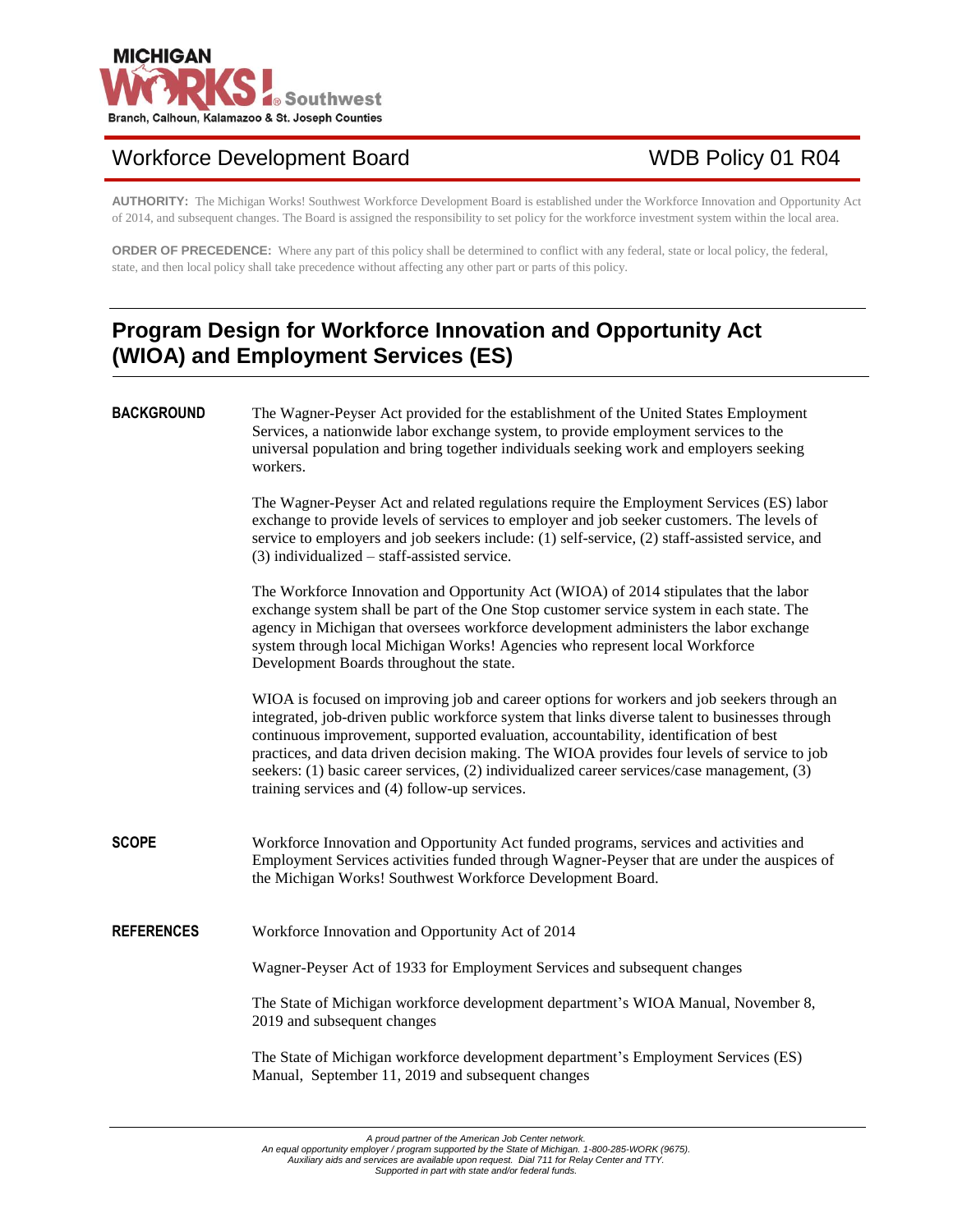The State of Michigan workforce development department's WIOA Electronic Participant Management Information Guide (WIOA E P-MIG) and subsequent changes

The State of Michigan workforce development department's WIOA Youth Electronic Participant Management Information Guide (WIOA YOUTH E P-MIG) and subsequent changes

The State of Michigan workforce development department's Employment Service (ES) Electronic Participant Management Information Guide (ES E P-MIG) and subsequent changes

WDB Policy 07 and subsequent revisions - Workforce Innovation and Opportunity Act Priority of Service

WDB Policy 17 and subsequent revisions - WIOA Program Eligibility

WDB Policy 28 and subsequent revisions - Priority of Services for Veterans, Eligible Spouses and Family Caregivers

# **DEFINITIONS Wagner-Peyser (W-P)**

The Wagner-Peyser Act and related regulations require the Employment Services (ES) labor exchange to provide three levels of services to employer and job seeker customers. These services are further defined in the Employment Services Manual.

- 1. *Self-Services* Access to information and services available through an electronic resource or at a physical location such as in a Service Center, including the Pure Michigan Talent Connect (PMTC), the labor exchange tool used by employers and job seekers to match open positions with qualified individuals, that can be utilized independently or with little to no staff involvement.
- 2. *Staff-Assisted Services* Assisting the employer in using any of the self-service tools. Services may include assistance with navigating the PMTC and distributing and collecting job applications.

*Basic Career – Staff-Assisted Services* – Services include providing some staff assistance and/or guidance to the job seeker in using any of the self-service tools to achieve the desired outcome. Services may include navigating the PMTC, inputting information on the PMTC for job seekers, printing and making copies of resumes and job search assistance.

3. *Individualized - Staff-Assisted Services* – A service for employers that requires a significant amount of staff-time such as job orders, job order/resume searches, and contacting job seekers on behalf of the employers.

*Individualized - Staff-Assisted Services* – A service for job seekers that requires a significant staff time for assistance or intervention to achieve the desired outcome and can be reported under one of the Wagner-Peyser (W-P) service categories in the One-Stop Management Information System (OSMIS). The use of the available resources and services, such as, but not limited to, the PMTC with significant staff assistance, job search planning, job development/placement assistance, job search workshops and provision of local labor market information are included in this category of services.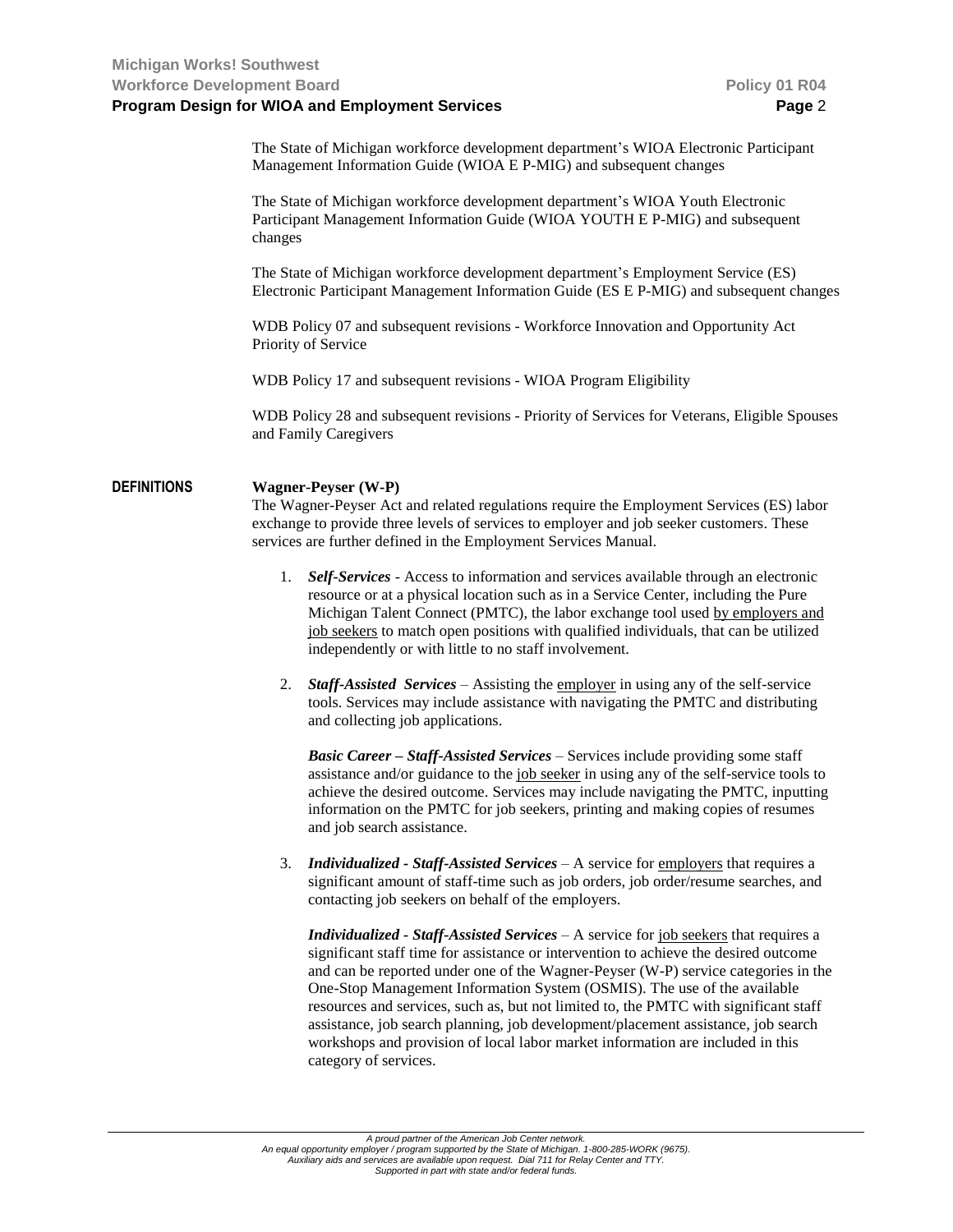## **Workforce Innovation and Opportunity Act (WIOA)**

All persons have access to employment-related information and self-service tools, without restrictions. Services that are not primarily informational and self-service require WIOA registration. Eligibility for career services and training also requires the WIOA registration. These services are further defined in the WIOA Manual.

- 1. *Basic Career Services* Services that are universally accessible and must be made available to all individuals seeking employment and training services.
- 2. *Individualized Career Services / Case Management* A service based on the employment needs of the individual as determined jointly by the individual and career planner (case manager) and may be identified though an individual employment plan.
- 3. *Training Services* Services to equip individuals to obtain or retain employment. Training may be made available to individuals who after an interview, assessment, or evaluation, it is determined that they require training to obtain employment or remain employed. Training must be directly linked to local occupations in demand and the individual must be unable to obtain assistance from other sources to pay for training.
- 4. *Follow-up Services -* including case management must be provided to WIOA participants for a minimum of twelve months following program exit.

## **Reportable Individual**

An individual who has taken action that demonstrates an intent to use program services and who meets specific reporting criteria of the program; that is, when an individual is engaged with the workforce development system but does not complete the requirements to become a participant.

### **Participant**

For the WIOA Title I Adult and Dislocated Worker programs, a participant is a reportable individual who has received services after satisfying all applicable programmatic requirements for the provision of services, such as eligibility determination.

For the WIOA Title I Youth program, a participant is a reportable individual who has satisfied all applicable program requirements for the provision of services, including eligibility determination, an objective assessment, and development of an individual service strategy, and received one of the fourteen WIOA youth program elements in Section  $129(c)(2)$  of the WIOA.

## **POLICY**

- I. Wagner-Peyser (W-P) Employment Services (ES)
	- A. The three levels of Employment Services will be funded through the Wagner-Peyser allocation and provided at the One Stop Service Centers in the Michigan Works! Southwest area. These services are available to the general public, employers and job seekers, at no cost. The three levels of service are:
		- 1. Self-Services (employer) / Basic Career Self-Service (job seeker),
		- 2. Staff-Assisted Services (employer) / Basic Career Staff-Assisted Service (job seeker), and
		- 3. Individualized Staff-Assisted Services (employers and job seekers).
	- B. Workforce Innovation and Opportunity Act (WIOA) Basic Career Services will be provided concurrently with the three levels of Employment Services.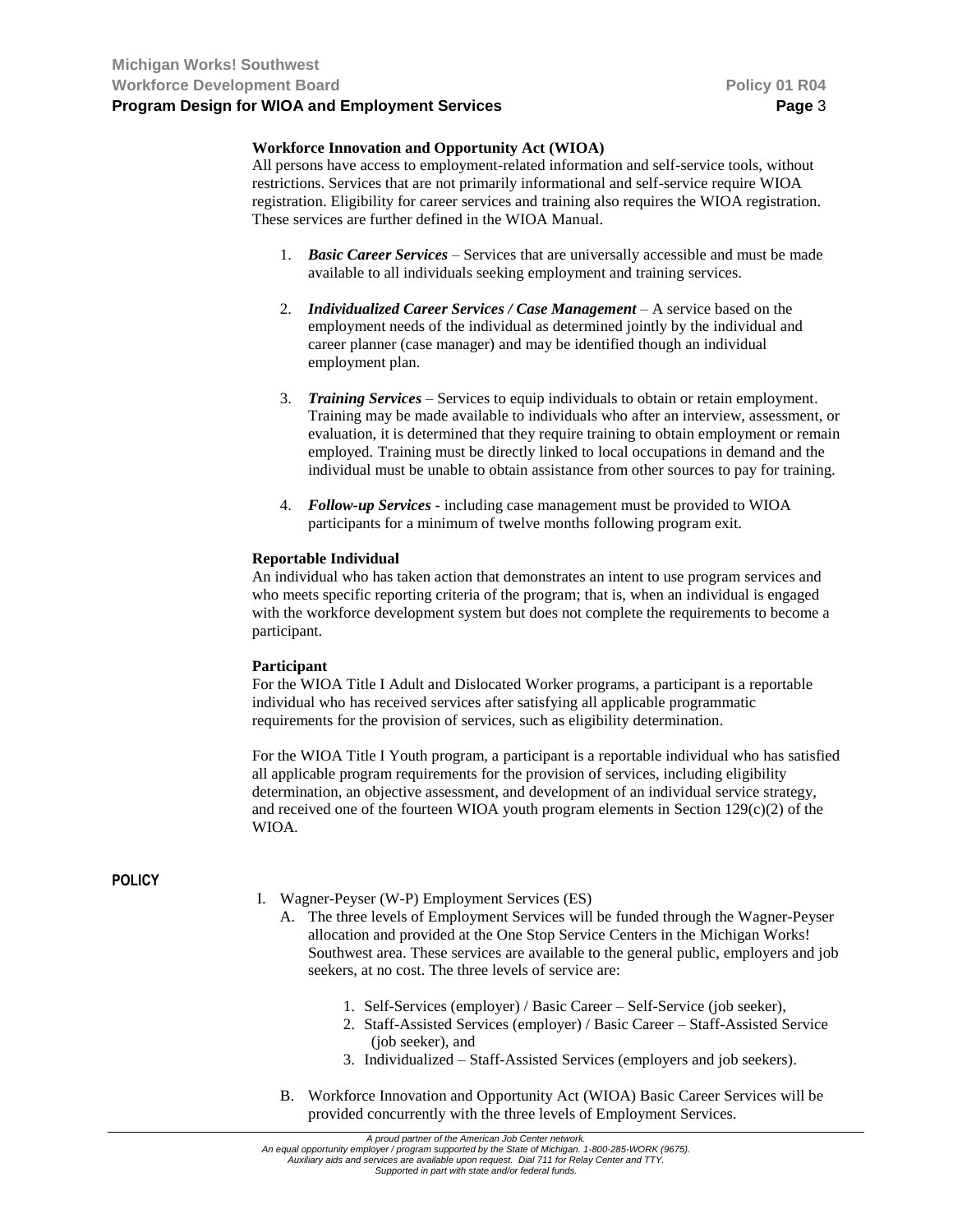- 1. WIOA Basic Career Services will be funded using WIOA Adult and Dislocated Worker program funds as well as Wagner Peyser employment services funds.
- 2. A portion of the available **WIOA program** funds will be designated for Basic Career Services.
- 3. Individuals who are unable to validate their authorization to work in the United States may only access basic labor exchange services and workforce information through Basic Career services.
- II. Workforce Innovation and Opportunity Act (WIOA) Services
	- A. WIOA Individualized Career Services will be available for customers who are interested in, **and** where applicable, eligible for this level of services. WIOA Individualized Career Services will be funded and available through the applicable WIOA Adult and Dislocated Worker Programs.
	- B. WIOA Training Services will be available for customers who are interested in this service, meet applicable eligibility requirements, **and** following an interview, assessment or evaluation, are determined to need training services to find or retain employment in a locally in-demand occupation.
		- 1. WIOA Training Services will be funded and available through the WIOA Adult and Dislocated Worker programs as well as the Out-of-School component of the WIOA Youth program.
		- 2. A minimum of 25% of available **WIOA Adult and Dislocated Worker Program** funds will be designated for these services for Adult and Dislocated Worker programs.
	- C. WIOA Follow-up Services will be provided to all participants for a minimum of twelve months following their program exit. These follow-up services will be funded through the WIOA program that provided services to the participant.
		- 1. The intensity of appropriate follow-up services may vary among participants.
		- 2. Participants who have multiple employment barriers and limited work histories may be in need of significant follow-up services to ensure longterm success in the labor market.
		- 3. Other participants may identify an area of weakness in the training provided by the WIOA prior to placement that will affect their ability to progress further in their occupation or in retaining employment.
	- D. WIOA Registration The WIOA addresses an important distinction between registration and participation. Individuals who are primarily seeking information are not treated as participants, and their self-service or information search requires no registration. When an individual seeks more than minimal assistance from staff in taking the next step towards self-sufficient employment, the person must be registered, and eligibility must be determined. Further detail is provided in the WIOA Manual.
		- 1. Registration is defined as the point at which information that is used in performance begins to be collected.
		- 2. Participation is the point at which the individual has been determined eligible for program services and has received or is receiving a WIOA service, such as career services other than self-service or informational